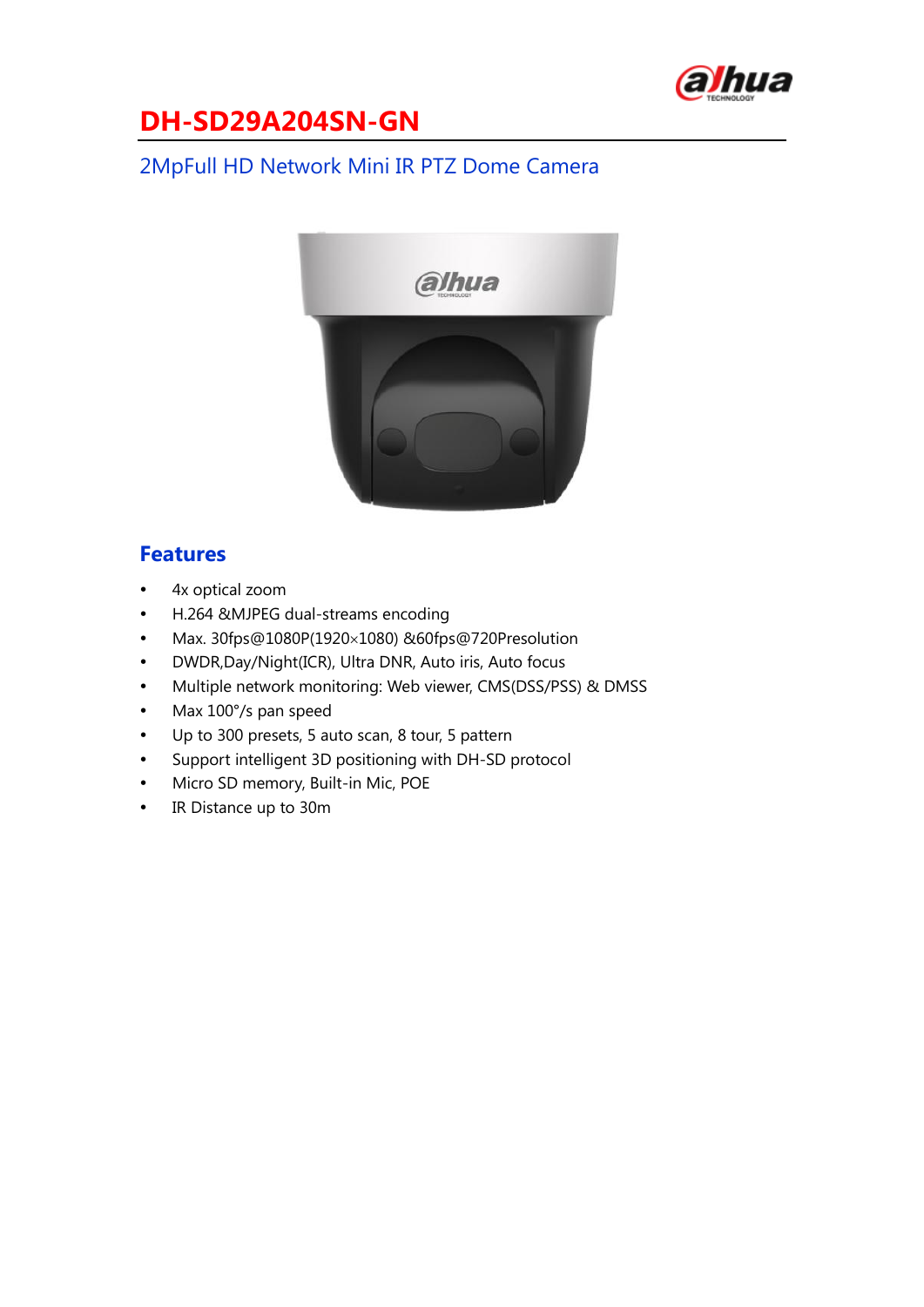

## **Technical Specifications**

| <b>Model</b>                    |             | DH-SD29A204SN-GN                                                                              |  |
|---------------------------------|-------------|-----------------------------------------------------------------------------------------------|--|
| Camera                          |             |                                                                                               |  |
| Image Sensor                    |             | 1/2.8" CMOS                                                                                   |  |
| <b>Effective Pixels</b>         |             | 1920(H) x 1080(V), 2Megapixels                                                                |  |
| Scanning System                 |             | Progressive                                                                                   |  |
| <b>Electronic Shutter Speed</b> |             | $1/1 \sim 1/30,000s$                                                                          |  |
| Min. Illumination               |             | Color: 0.05Lux@F1.6; B/W: 0.005Lux@F1.6                                                       |  |
| S/N Ratio                       |             | More than 50dB                                                                                |  |
| <b>Camera Features</b>          |             |                                                                                               |  |
| Day/Night                       |             | Auto(ICR) / Color / B/W                                                                       |  |
| <b>Backlight Compensation</b>   |             | BLC / HLC / DWDR(Digital WDR)                                                                 |  |
| <b>White Balance</b>            |             | Auto, ATW, Indoor, Outdoor, Manual                                                            |  |
| Gain Control                    |             | Auto / Manual                                                                                 |  |
| Noise Reduction                 |             | Ultra DNR (2D/3D)                                                                             |  |
| Privacy Masking                 |             | Up to 24 areas                                                                                |  |
| Digital Zoom                    |             | 16x                                                                                           |  |
| Lens                            |             |                                                                                               |  |
| Focal Length                    |             | 2.7mm~11mm(4x Optical zoom)                                                                   |  |
| Max Aperture                    |             | $F1.6~$ F2.8                                                                                  |  |
| <b>Focus Control</b>            |             | Auto / Manual                                                                                 |  |
| Angle of View                   |             | H: 112.5° ~ 39°                                                                               |  |
| <b>PTZ</b>                      |             |                                                                                               |  |
| Pan/Tilt Range                  |             | Pan: $0^{\circ} \sim 360^{\circ}$ limited; Tilt: $0^{\circ} \sim 90^{\circ}$ , auto flip 180° |  |
| Manual Control Speed            |             | Pan: 0.1° ~100° /s; Tilt: 0.1° ~60° /s                                                        |  |
| Preset Speed                    |             | Pan:100° /s; Tilt: 60° /s                                                                     |  |
| Preset                          |             | 300                                                                                           |  |
| PTZ Mode                        |             | 5 Pattern, 8 Tour, Auto Pan, Auto Scan                                                        |  |
| Speed Setup                     |             | Human-oriented focal length/ speed adaptation                                                 |  |
| Power up Action                 |             | Auto restore to previous PTZ and lens status after power failure                              |  |
| <b>Idle Motion</b>              |             | Activate Preset/Pan/Scan/Tour/Pattern if there is no command in the                           |  |
|                                 |             | specified period                                                                              |  |
| <b>IR Distance</b>              |             | 30 <sub>m</sub>                                                                               |  |
| <b>Video</b>                    |             |                                                                                               |  |
| Compression                     |             | H.264 / MJPEG                                                                                 |  |
| Resolution                      |             | 1080P(1920×1080)/720P(1280×720)/D1(704×576/704×480) /CIF                                      |  |
|                                 |             | $(352 \times 288/352 \times 240)$                                                             |  |
| Frame Rate                      | Main Stream | 1080P(1 ~ 30fps)/ 720P(1~60fps)                                                               |  |
|                                 | Sub Stream  | D1/CIF(1~30fps)                                                                               |  |
| <b>Bit Rate</b>                 |             | H.264: 448K ~ 8192Kbps, MJPEG: 5120K ~ 10240Kbps                                              |  |
| <b>Audio</b>                    |             |                                                                                               |  |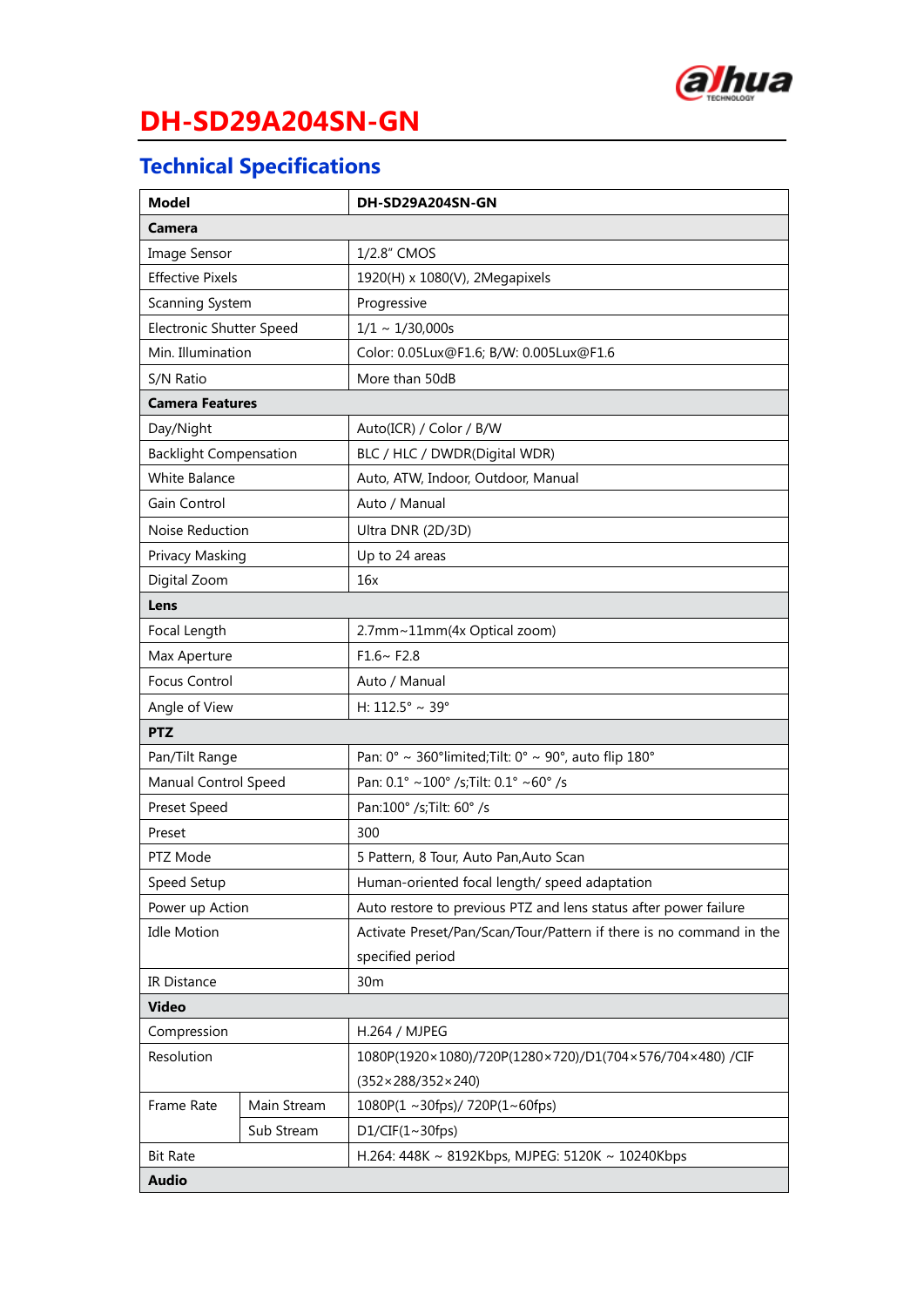

| Compression                | G.711a / G.711Mu(32kbps)/PCM(128kbps)                              |  |
|----------------------------|--------------------------------------------------------------------|--|
| Interface                  | <b>Built-in Mic</b>                                                |  |
| <b>Network</b>             |                                                                    |  |
| Ethernet                   | RJ-45 (10/100Base-T)                                               |  |
| Protocol                   | IPv4/IPv6, HTTP, HTTPS, SSL, TCP/IP, UDP, UPnP, ICMP, IGMP, SNMP,  |  |
|                            | RTSP, RTP, SMTP, NTP, DHCP, DNS, PPPOE, DDNS, FTP, IP Filter, QoS, |  |
|                            | Bonjour, 802.1x                                                    |  |
| ONVIF                      | <b>ONVIFProfile S</b>                                              |  |
| Max. User Access           | 20 users                                                           |  |
| <b>Smart Phone</b>         | iPhone, iPad, Android, Windows Phone                               |  |
| <b>Auxiliary Interface</b> |                                                                    |  |
| <b>Memory Slot</b>         | Micro SD, Max 64GB                                                 |  |
| General                    |                                                                    |  |
| Power Supply               | DC12V, POE                                                         |  |
| Power Consumption          | 10W, 13W(IR on)                                                    |  |
| <b>Working Environment</b> | $-30^{\circ}$ C ~ 60°C / Less than 90% RH                          |  |
| Dimensions                 | $\Phi$ 132.7(mm) x 116.5 (mm)                                      |  |
| Weight                     | $0.95$ kg                                                          |  |